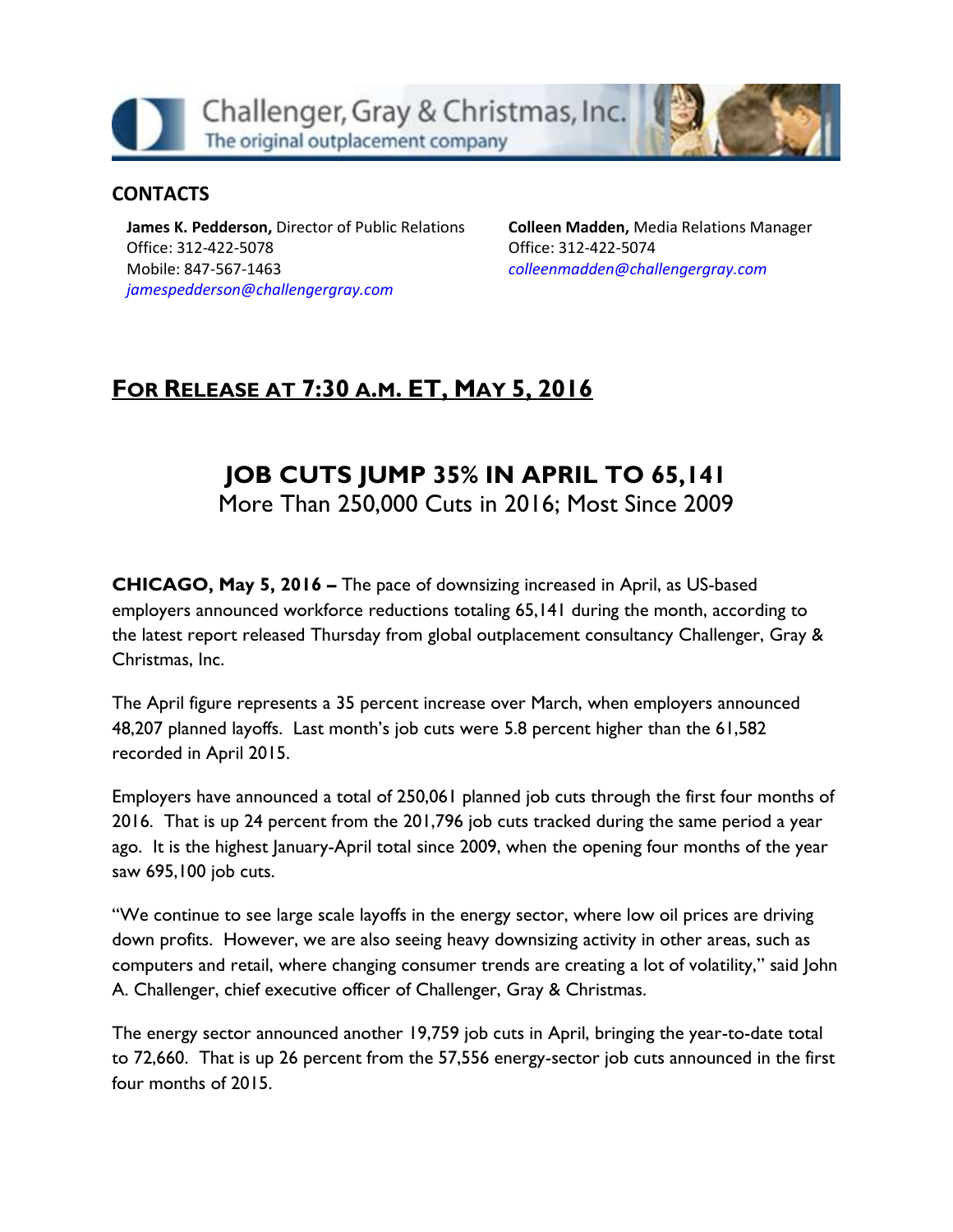Computer firms announced 16,923 job cuts during the month; the highest total among all industries. That total includes 12,000 from chipmaker Intel, which is shifting away from the traditional desktop and laptop market and toward the mobile market.

To date, computer firms have announced 33,925 job cuts, up 262 percent from a year ago, when job cuts in the sector totaled just 9,368 through the first four months of the year.

"For all intents and purposes, the economy remains strong. The nation's payrolls have experienced 66 consecutive months of net job gains, a trend that is likely to continue with the new report out Friday. The unemployment rate is at five percent, with a growing number of metropolitan areas at three percent or lower. Yet, job cuts are trending upward," noted Challenger.

"However, it is not unusual to see heavy job cuts a strong economy. In December 1998, near the height of the dot.com boom, we recorded more than 103,000 planned workforce reductions. The fact is, companies are constantly retooling, and sometimes the best time to do that is when the economy is strong," said Challenger.

A prime example of this dichotomy is IBM, where unconfirmed reports estimate as many as 14,000 layoffs in the first quarter (which is not included in any Challenger reports, due to the speculative nature of the figure). While the company has said little about the job cuts, it issued a statement touting 70,000 new hires in 2015 along with 25,000 open positions worldwide.

The closest IBM came to confirming workforce reductions was to say that it is "aggressively transforming its business to lead in a new era of cognitive and cloud computing. This includes remixing skills to meet client requirements" in its official statement.

"We are at a stage in the recovery, where it is not unusual to see hiring and firing occur simultaneously across the economy and often within a single company. Like IBM and Intel, companies are shifting strategies that require them to cut in some places while adding in others," said Challenger.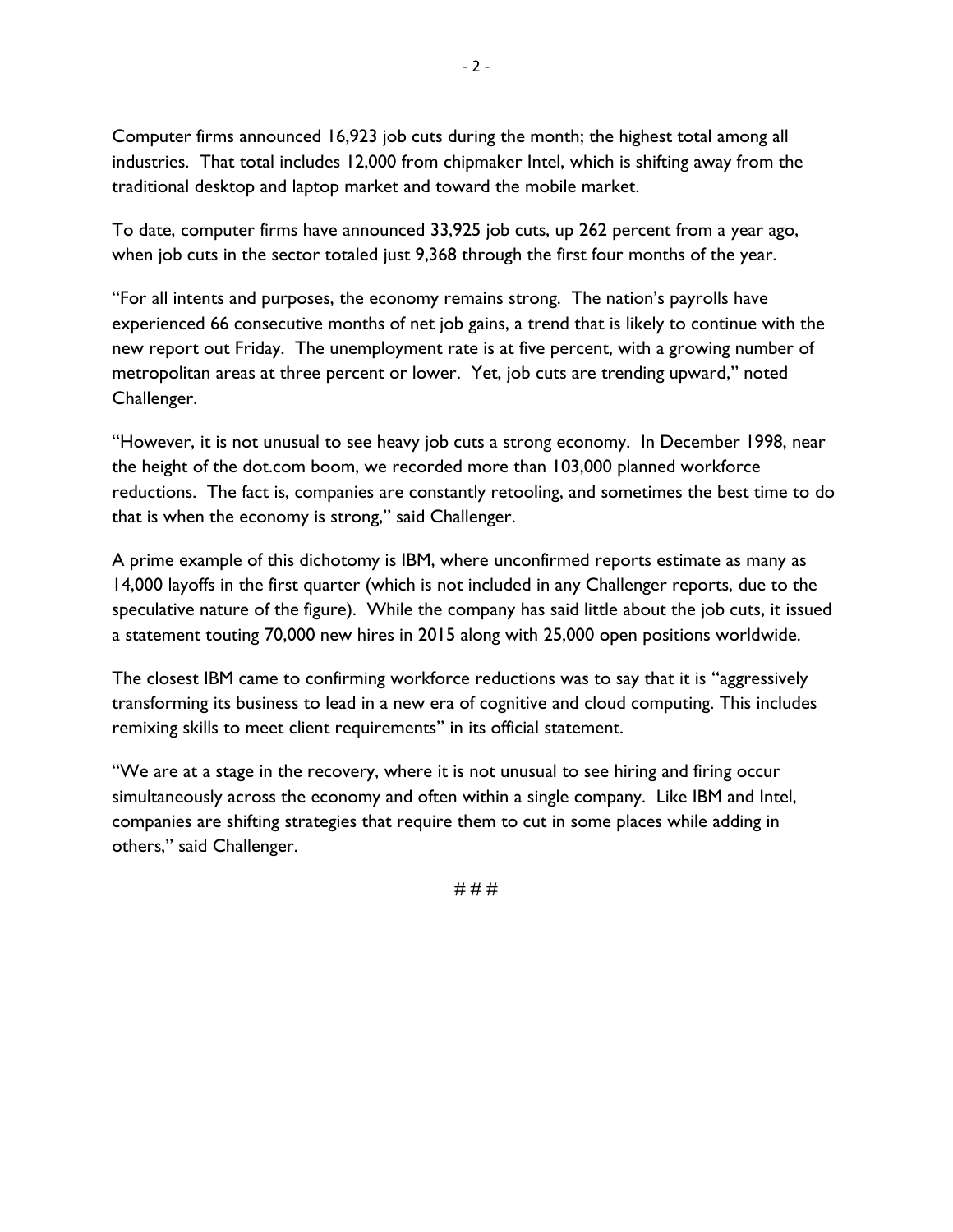#### **TOP FIVE INDUSTRIES Year To Date**

|                              | 2016   | 2015   |  |  |  |
|------------------------------|--------|--------|--|--|--|
| <b>Energy</b>                | 72,660 | 57,556 |  |  |  |
| Retail                       | 36,977 | 26,096 |  |  |  |
| Computer                     | 34,017 | 9,368  |  |  |  |
| <b>Industrial Goods</b>      | 14,756 | 22,047 |  |  |  |
| <b>Entertainment/Leisure</b> | 8,472  | 7,866  |  |  |  |

#### **MONTH BY MONTH TOTALS**

|                 | 2016    | 2015    |
|-----------------|---------|---------|
| January         | 75,114  | 53,041  |
| February        | 61,599  | 50,579  |
| <b>March</b>    | 48,207  | 36,594  |
| <b>April</b>    | 65,141  | 61,582  |
| May             |         | 41,034  |
| June            |         | 44,842  |
| July            |         | 105,696 |
| <b>August</b>   |         | 41,186  |
| September       |         | 58,877  |
| <b>October</b>  |         | 50,504  |
| <b>November</b> |         | 30,953  |
| <b>December</b> |         | 23,622  |
| <b>TOTAL</b>    | 250,061 | 598,510 |

Some reductions are identified by employers as workers who will take early retirement offers or other special considerations to leave the company.

#### **LAYOFF LOCATION**

#### **Year To Date**

| <b>Texas</b>    | 71,186 |
|-----------------|--------|
| California      | 34,160 |
| <b>Arkansas</b> | 16,995 |
| <b>Illinois</b> | 11,073 |
| <b>New York</b> | 9,094  |

Listings are identified by the location of the layoff or corporate headquarters as stated in announcement.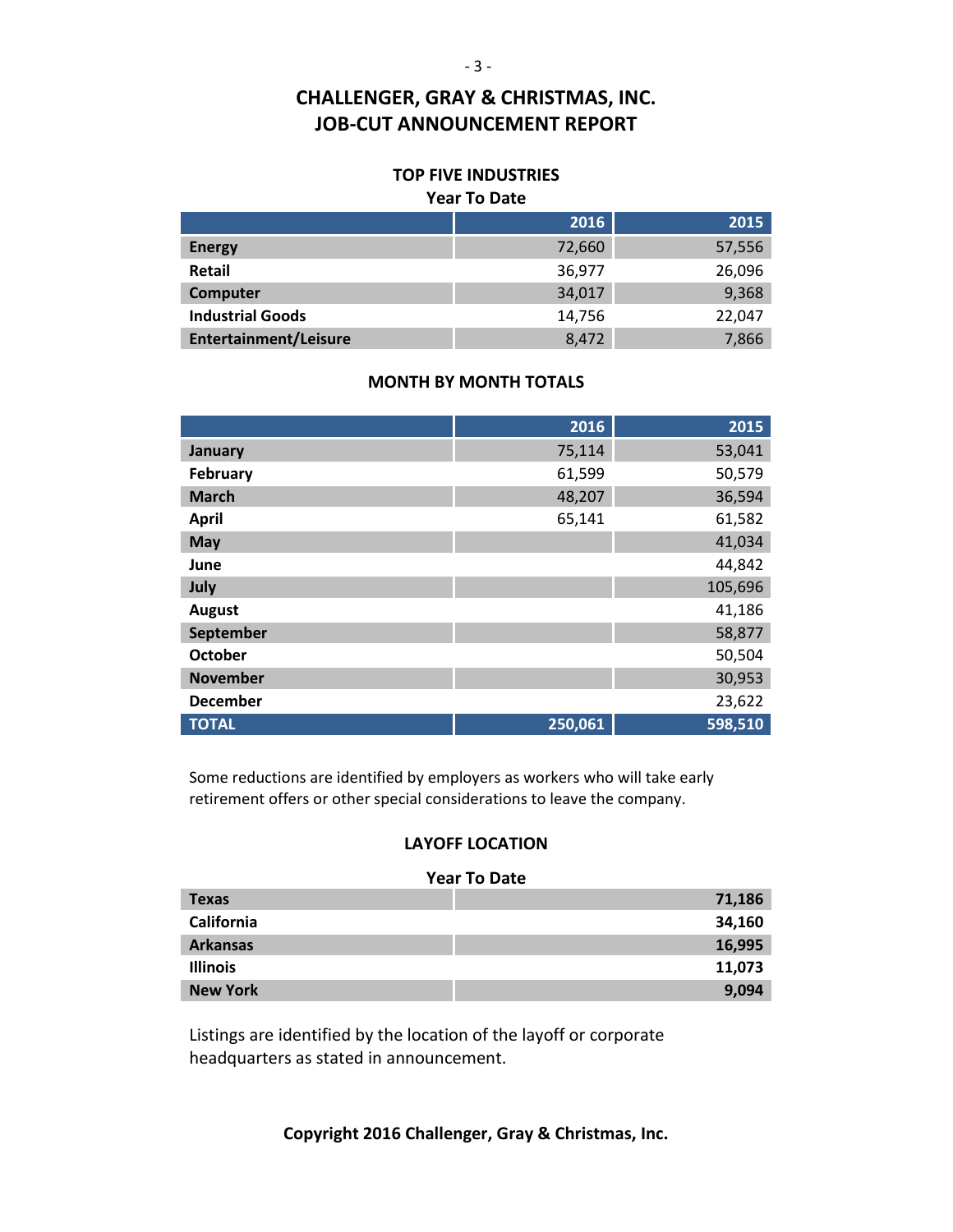### **JOB CUTS BY INDUSTRY**

|                              | 15-Apr | 16-Mar | $16 - Apr$ | <b>Jan-Apr 2015</b> | <b>Jan-Apr 2016</b> |
|------------------------------|--------|--------|------------|---------------------|---------------------|
| Aerospace/Defense            | 1,406  | 1,343  | 5,337      | 5,124               | 7,741               |
| <b>Apparel</b>               | 350    | 123    |            | 929                 | 193                 |
| <b>Automotive</b>            | 3,043  | 708    | 1,706      | 4,681               | 6,452               |
| <b>Chemical</b>              | 4,349  | 160    | 453        | 4,642               | 7,403               |
| <b>Commodities</b>           |        | 276    | 385        | 453                 | 1,084               |
| Computer                     | 2,508  | 996    | 17,015     | 9,368               | 34,017              |
| <b>Construction</b>          |        |        | 75         | 222                 | 169                 |
| <b>Consumer Products</b>     | 6,018  | 2,806  | 831        | 6,995               | 4,676               |
| <b>Education</b>             | 3,322  | 1,284  | 1,108      | 8,219               | 3,787               |
| <b>Electronics</b>           | 190    | 51     |            | 3,096               | 1,966               |
| <b>Energy</b>                | 19,745 | 7747   | 19,759     | 57,556              | 72,660              |
| <b>Entertainment/Leisure</b> | 2,975  | 6,212  | 1,501      | 7,866               | 8,472               |
| <b>Financial</b>             | 758    | 998    | 2,847      | 9,314               | 5,849               |
| Food                         | 724    | 2,071  | 502        | 4,647               | 6,213               |
| <b>Government</b>            | 1,604  | 289    | 2,082      | 4,059               | 3,627               |
| <b>Health Care/Products</b>  | 4,509  | 6,236  | 359        | 9,926               | 8,294               |
| <b>Industrial Goods</b>      | 4,309  | 3,770  | 3,917      | 22,047              | 14,756              |
| <b>Insurance</b>             | 131    | 55     |            | 1,163               | 1,568               |
| Legal                        | 32     | 11     |            | 70                  | 56                  |
| <b>Media</b>                 | 168    | 442    | 411        | 1,502               | 2,023               |
| <b>Non-Profit</b>            | 41     | 163    | 110        | 157                 | 1,144               |
| Pharmaceutical               | 708    | 330    | 434        | 2,380               | 3,883               |
| <b>Real Estate</b>           | 120    | 122    |            | 407                 | 122                 |
| <b>Retail</b>                | 3,594  | 8,490  | 5,145      | 26,096              | 36,977              |
| <b>Services</b>              | 731    | 1,108  | 191        | 2,540               | 3,630               |
| <b>Telecommunications</b>    |        | 1,264  | 513        | 1,513               | 6,023               |
| <b>Transportation</b>        | 247    | 1,152  | 460        | 5,935               | 7,255               |
| <b>Utility</b>               |        |        |            | 889                 | 21                  |
| <b>TOTAL</b>                 | 61,582 | 48,207 | 65,141     | 201,796             | 250,061             |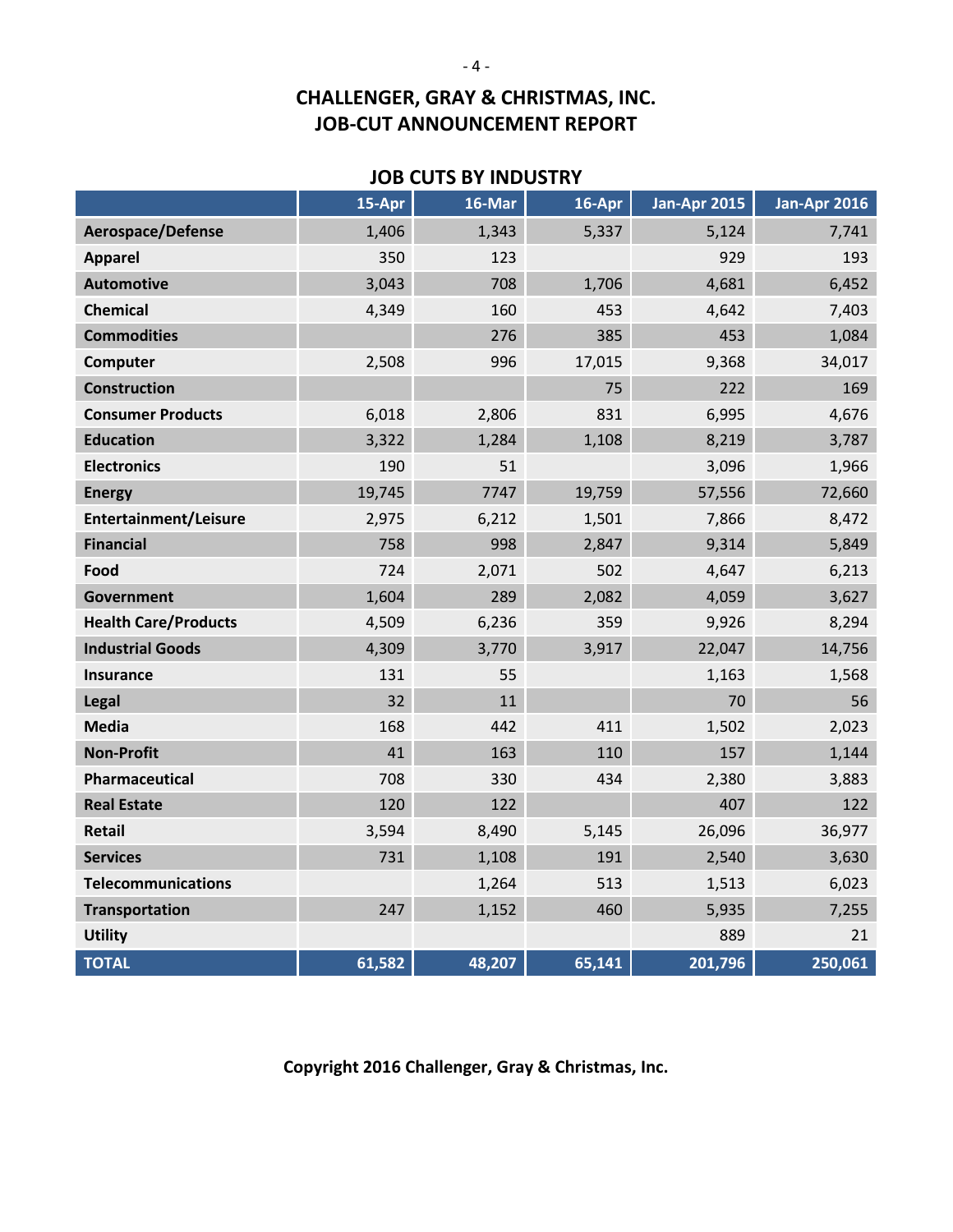#### **JOB CUTS BY REGION, STATE**

| <b>EAST</b>              | <b>APRIL</b> | $Y-T-D$ |
|--------------------------|--------------|---------|
| <b>New York</b>          | 1,907        | 9,094   |
| <b>Connecticut</b>       | 5,475        | 5,650   |
| Pennsylvania             | 1,308        | 4,645   |
| <b>New Jersey</b>        | 106          | 4,369   |
| <b>Massachusetts</b>     | 400          | 2,265   |
| <b>Maine</b>             | 313          | 646     |
| <b>Maryland</b>          | 200          | 425     |
| Vermont                  | 225          | 383     |
| <b>Dist. of Columbia</b> | 60           | 317     |
| <b>Delaware</b>          |              | 183     |
| <b>Rhode Island</b>      |              | 118     |
| <b>New Hampshire</b>     | 46           | 46      |
| <b>TOTAL</b>             | 10,040       | 28,141  |

| <b>MIDWEST</b>   | <b>APRIL</b> | $Y-T-D$ |
|------------------|--------------|---------|
| <b>Illinois</b>  | 5,458        | 11,073  |
| Ohio             | 987          | 8,160   |
| lowa             | 336          | 7,053   |
| <b>Minnesota</b> |              | 6,658   |
| <b>Wisconsin</b> | 29           | 5,233   |
| Indiana          | 394          | 3,364   |
| Michigan         | 2,070        | 3,315   |
| <b>Missouri</b>  | 1,165        | 2,825   |
| <b>Kansas</b>    | 324          | 1,303   |
| <b>Nebraska</b>  | 10           | 10      |
| <b>TOTAL</b>     | 10,773       | 48,994  |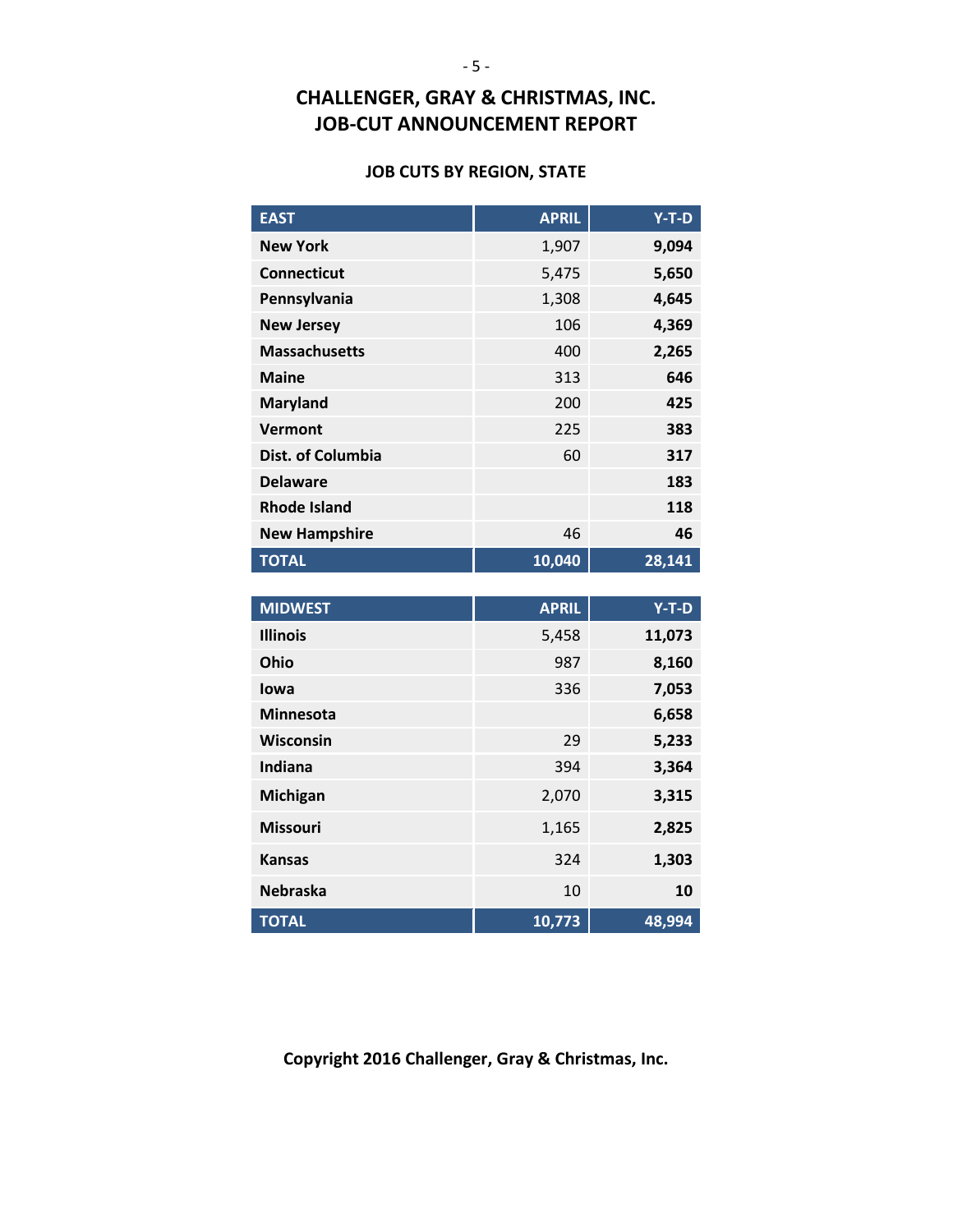#### **JOB CUTS BY REGION, STATE**

| <b>WEST</b>          | <b>APRIL</b> | $Y-T-D$         |
|----------------------|--------------|-----------------|
| <b>Texas</b>         | 10,836       | 71,186          |
| <b>California</b>    | 19,962       | 34,160          |
| Colorado             | 599          | 5,516           |
| <b>Oklahoma</b>      | 81           | 3,266           |
| Oregon               | 113          | 2,434           |
| Washington           | 543          | 1,691           |
| <b>New Mexico</b>    | 16           | 770             |
| <b>Nevada</b>        |              | 716             |
| <b>Hawaii</b>        |              | 700             |
| <b>Alaska</b>        | 92           | 584             |
| <b>Montana</b>       |              | 369             |
| <b>North Dakota</b>  | 20           | 268             |
| Utah                 |              | 253             |
| <b>Arizona</b>       | 120          | 252             |
| Wyoming              | 126          | 176             |
| <b>South Dakota</b>  | 9            | 73              |
| Idaho                |              | 24              |
| <b>TOTAL</b>         | 32,517       | 122,438         |
|                      |              |                 |
|                      |              |                 |
| <b>SOUTH</b>         | <b>APRIL</b> | $Y-T-D$         |
| <b>Arkansas</b>      | 795          | 16,995          |
| <b>Virginia</b>      |              | 6,819           |
| N. Carolina          | 2,347        | 6,310           |
| <b>Florida</b>       | 1,870        | 4,914           |
| <b>Mississippi</b>   | 4,150        | 4,822           |
| <b>Kentucky</b>      | 724          | 2,199           |
| Georgia              | 450          | 2,153           |
| <b>Tennessee</b>     | 80           | 1,765           |
| Louisiana            | 1,015        | 1,249           |
| <b>Alabama</b>       | 10           | 1,189           |
| S. Carolina          | 100          | 1,062           |
| <b>West Virginia</b> | 270          | 1,011<br>50,488 |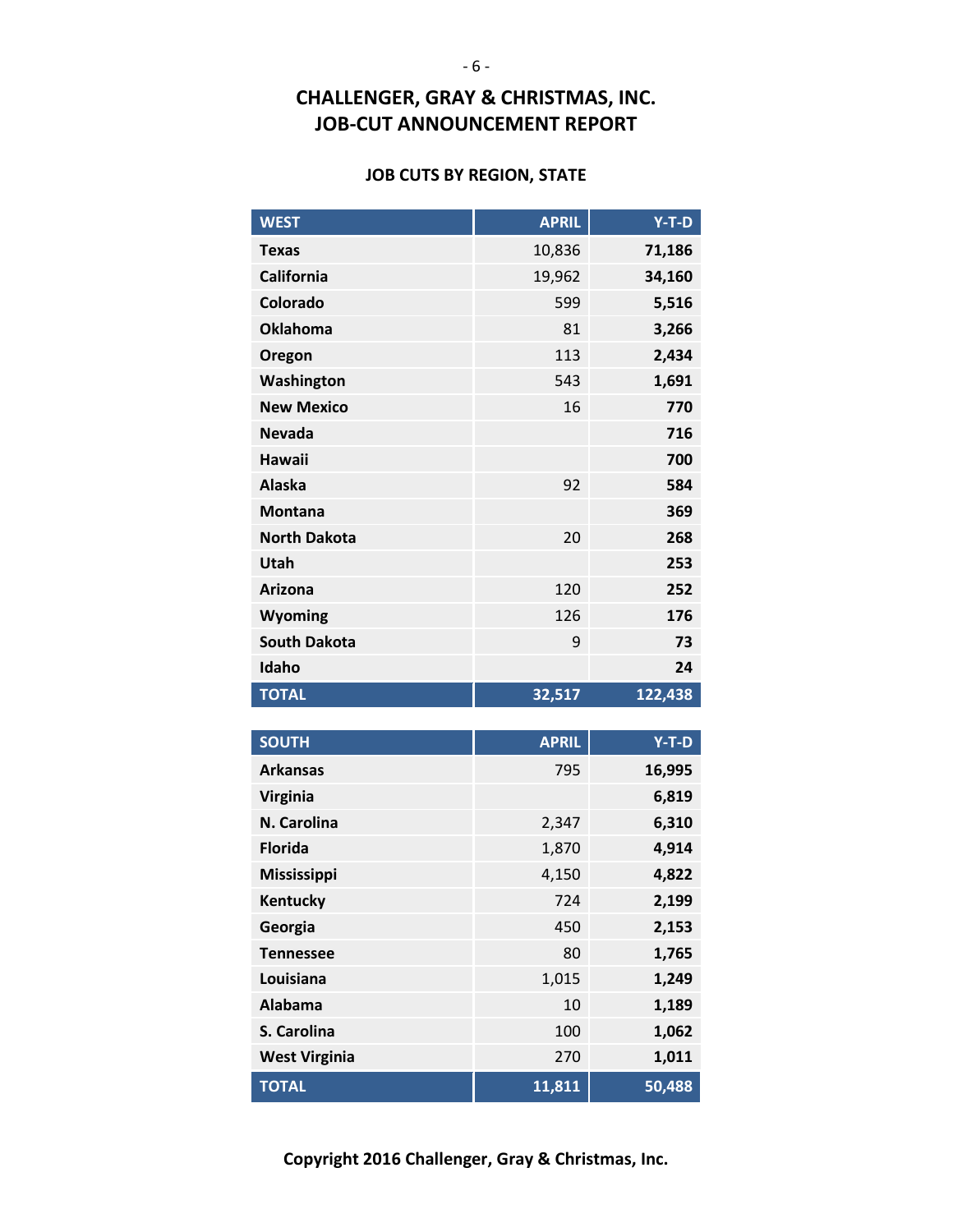#### **JOB CUTS BY REASON**

|                                             | <b>APRIL</b> | <b>YTD</b>   |
|---------------------------------------------|--------------|--------------|
| Restructuring                               | 27,144       | 71,049       |
| Oil Prices                                  | 19,285       | 69,338       |
| Closing                                     | 5,261        | 46,098       |
| Cost-Cutting                                | 4,880        | 14,793       |
| Bankruptcy                                  | 4,150        | 10,922       |
| Merger/Acquisition                          | 270          | 10,445       |
| <b>Demand Downturn</b>                      | 796          | 9,453        |
| Outsourcing                                 | 330          | 4,830        |
| Coal Downturn                               | 692          | 2,064        |
| <b>Voluntary Severance</b>                  |              | 1,900        |
| Loss of Contract                            | 192          | 1,734        |
| <b>Steel Downturn</b>                       | 900          | 1,473        |
| <b>Aluminum Prices</b>                      |              | 1,152        |
| Competition                                 | 875          | 915          |
| Relocation                                  |              | 884          |
| <b>Government Regulation</b>                |              | 792          |
| <b>Budget Cuts</b>                          |              | 657          |
| Labor Dispute                               | 245          | 435          |
| <b>Economic Conditions</b>                  |              | 245          |
| No Reason Provided                          |              | 209          |
| Legal Trouble                               |              | 185          |
| <b>Financial Losses</b>                     |              | 125          |
| <b>Grain Downturn</b>                       | 121          | 121          |
| Fire                                        |              | 100          |
| Weather                                     |              | 72           |
| <b>Funding Loss</b>                         |              | 60           |
| Flint, MI Water Crisis                      |              | 5            |
| <b>Technological Update</b><br><b>TOTAL</b> | 65,141       | 5<br>250,061 |
|                                             |              |              |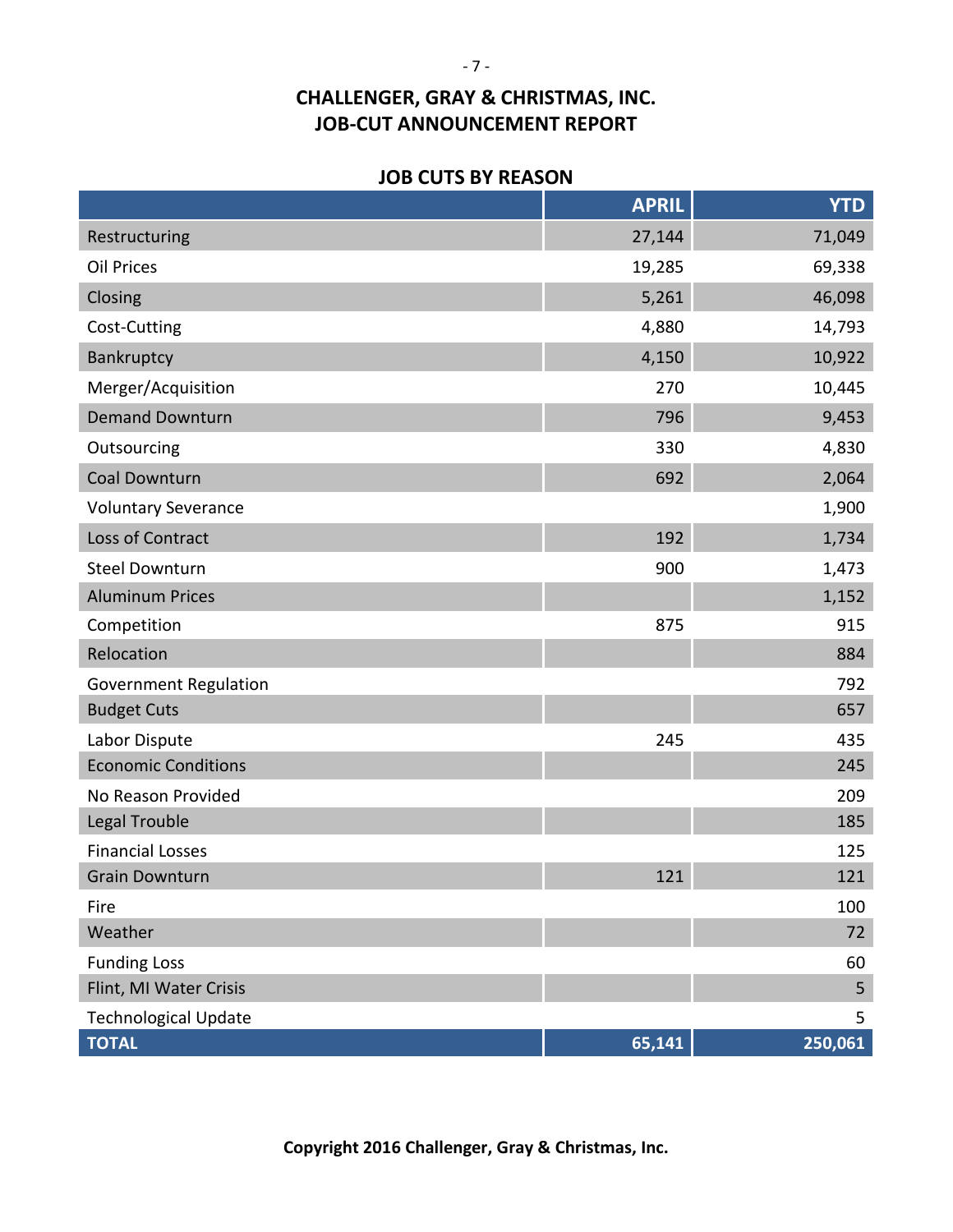|            |         |                | <b>QUARTER BY QUARTER</b> |                |              |
|------------|---------|----------------|---------------------------|----------------|--------------|
|            | Q1      | Q <sub>2</sub> | Q <sub>3</sub>            | Q <sub>4</sub> | <b>TOTAL</b> |
| 1989       | 9,850   | 10,100         | 24,085                    | 67,250         | 111,285      |
| 1990       | 107,052 | 87,686         | 49,104                    | 72,205         | 316,047      |
| 1991       | 110,056 | 76,622         | 147,507                   | 221,107        | 555,292      |
| 1992*      | 110,815 | 85,486         | 151,849                   | 151,850        | 500,000      |
| 1993       | 170,615 | 84,263         | 194,486                   | 165,822        | 615,186      |
| 1994       | 192,572 | 107,421        | 117,706                   | 98,370         | 516,069      |
| 1995       | 97,716  | 114,583        | 89,718                    | 137,865        | 439,882      |
| 1996       | 168,695 | 101,818        | 91,784                    | 114,850        | 477,147      |
| 1997       | 134,257 | 51,309         | 95,930                    | 152,854        | 434,350      |
| 1998       | 139,140 | 131,303        | 161,013                   | 246,339        | 677,795      |
| 1999       | 210,521 | 173,027        | 173,181                   | 118,403        | 675,132      |
| 2000       | 141,853 | 81,568         | 168,875                   | 221,664        | 613,960      |
| 2001       | 406,806 | 370,556        | 594,326                   | 585,188        | 1,956,876    |
| 2002       | 478,905 | 292,393        | 269,090                   | 426,435        | 1,466,823    |
| 2003       | 355,795 | 274,737        | 241,548                   | 364,346        | 1,236,426    |
| 2004       | 262,840 | 209,895        | 251,585                   | 315,415        | 1,039,735    |
| 2005       | 287,134 | 251,140        | 245,378                   | 288,402        | 1,072,054    |
| 2006       | 255,878 | 180,580        | 202,771                   | 200,593        | 839,822      |
| 2007       | 195,986 | 197,513        | 194,095                   | 180,670        | 768,264      |
| 2008       | 200,656 | 275,292        | 287,142                   | 460,903        | 1,223,993    |
| 2009       | 562,510 | 318,165        | 240,233                   | 151,122        | 1,272,030    |
| 2010       | 181,183 | 116,494        | 113,595                   | 118,701        | 529,973      |
| 2011       | 130,749 | 115,057        | 233,258                   | 127,018        | 606,082      |
| 2012       | 143,094 | 139,997        | 102,910                   | 137,361        | 523,362      |
| 2013       | 145,041 | 113,891        | 128,452                   | 121,667        | 509,051      |
| 2014       | 121,341 | 124,693        | 117,374                   | 119,763        | 483,171      |
| 2015       | 140,214 | 147,458        | 205,759                   | 105,079        | 598,510      |
| 2016       | 184,920 |                |                           |                | 184,920      |
| <b>AVG</b> | 201,650 | 156,780        | 181,213                   | 204,620        |              |

# **QUARTER BY QUARTER**

\*Estimate based on half-year total. Challenger began tracking job-cut data in 1993. Before that, it was tabulated by an independent newsletter no longer published.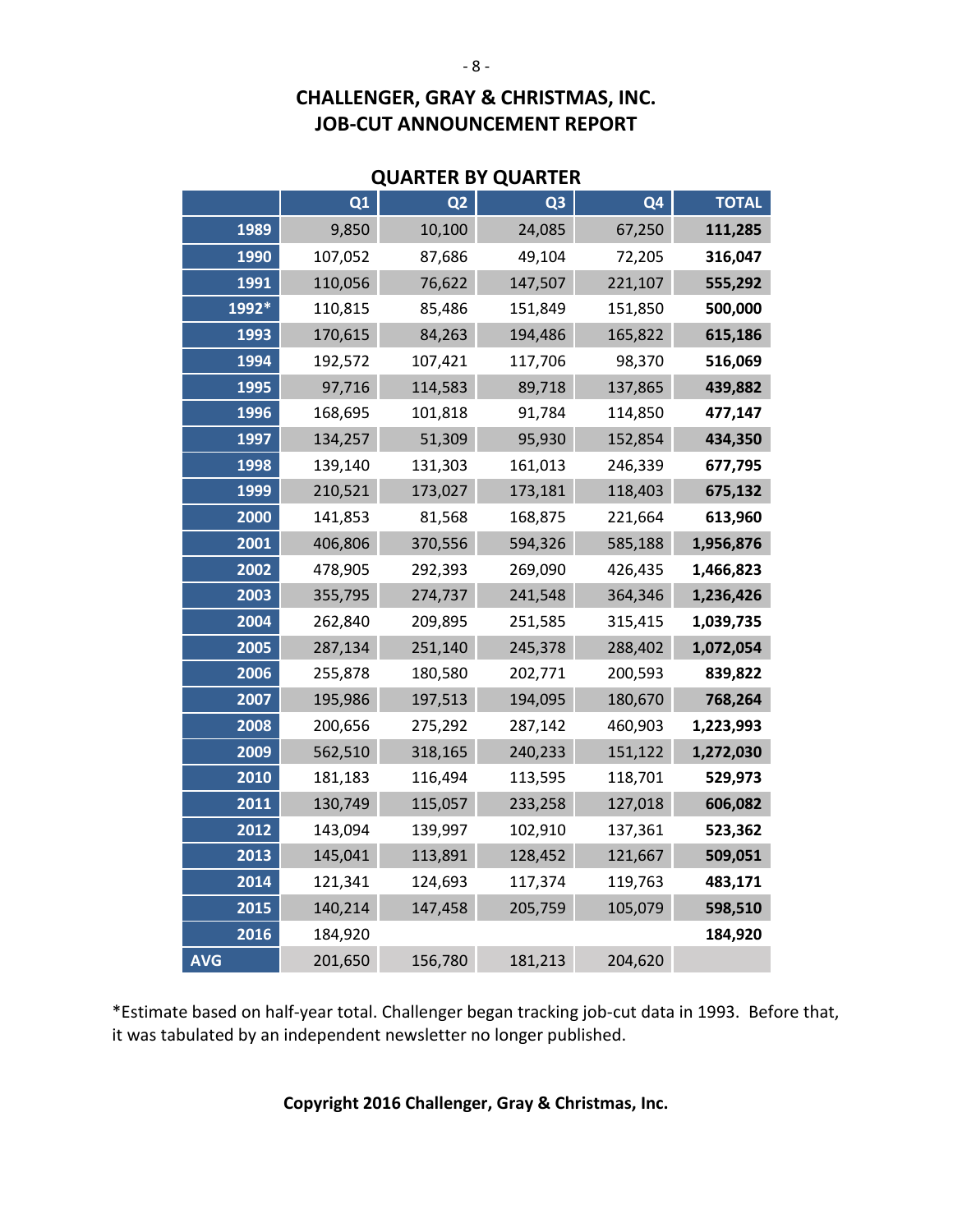### **ANNOUNCED HIRING PLANS**

| <b>By Month</b> |        |         |         |         |         |         |  |
|-----------------|--------|---------|---------|---------|---------|---------|--|
|                 | 2016   | 2015    | 2014    | 2013    | 2012    | 2011    |  |
| January         | 8,362  | 8,774   | 6,312   | 60,585  | 7,568   | 29,492  |  |
| February        | 7,539  | 14,574  | 11,054  | 92,372  | 10,720  | 72,581  |  |
| <b>March</b>    | 10,997 | 6,412   | 6,860   | 8,115   | 12,390  | 10,869  |  |
| <b>April</b>    | 11,557 | 13,898  | 11,145  | 9,322   | 11,794  | 59,648  |  |
| <b>May</b>      |        | 12,598  | 10,141  | 9,618   | 7,722   | 10,248  |  |
| June            |        | 11,176  | 15,530  | 8,774   | 12,314  | 15,498  |  |
| July            |        | 11,637  | 16,544  | 9,728   | 10,350  | 10,706  |  |
| <b>August</b>   |        | 11,778  | 9,657   | 7,662   | 12,079  | 15,201  |  |
| September       |        | 492,306 | 567,705 | 445,617 | 425,683 | 76,551  |  |
| <b>October</b>  |        | 86,107  | 147,935 | 87,874  | 75,065  | 159,177 |  |
| <b>November</b> |        | 10,026  | 11,291  | 14,177  | 28,526  | 63,527  |  |
| <b>December</b> |        | 11,465  | 7,332   | 11,362  | 16,266  | 14,074  |  |
| <b>TOTAL</b>    | 38,455 | 690,751 | 821,506 | 765,206 | 630,477 | 459,971 |  |